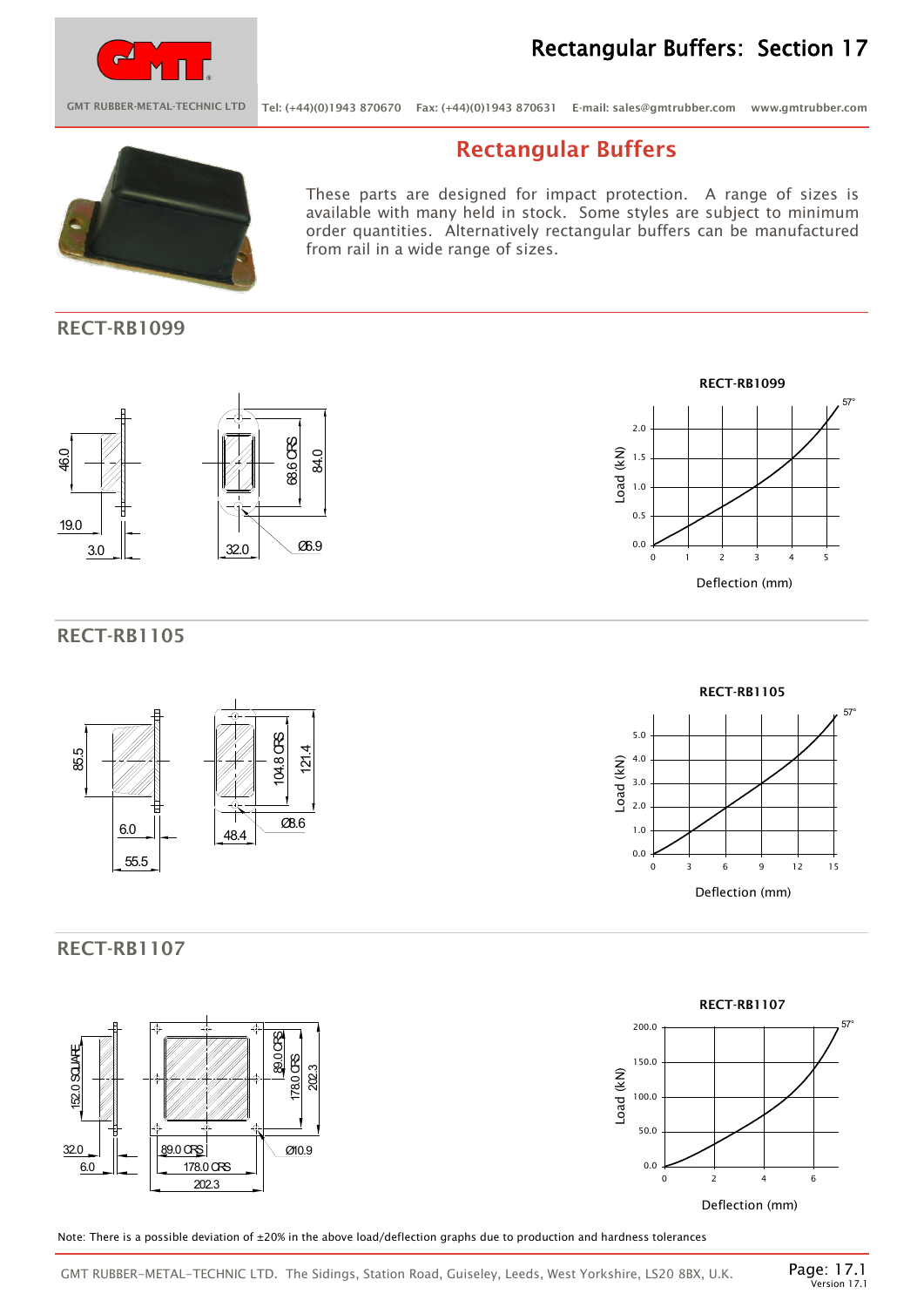

# Rectangular Buffers Cont'd: Section 17

GMT RUBBER-METAL-TECHNIC LTD Tel: (+44)(0)1943 870670 Fax: (+44)(0)1943 870631 E-mail: sales@gmtrubber.com www.gmtrubber.com

RECT-RB1211





## RECT-RB1221



## RECT-RB1238



Note: There is a possible deviation of ±20% in the above load/deflection graphs due to production and hardness tolerances









GMT RUBBER-METAL-TECHNIC LTD. The Sidings, Station Road, Guiseley, Leeds, West Yorkshire, LS20 8BX, U.K.